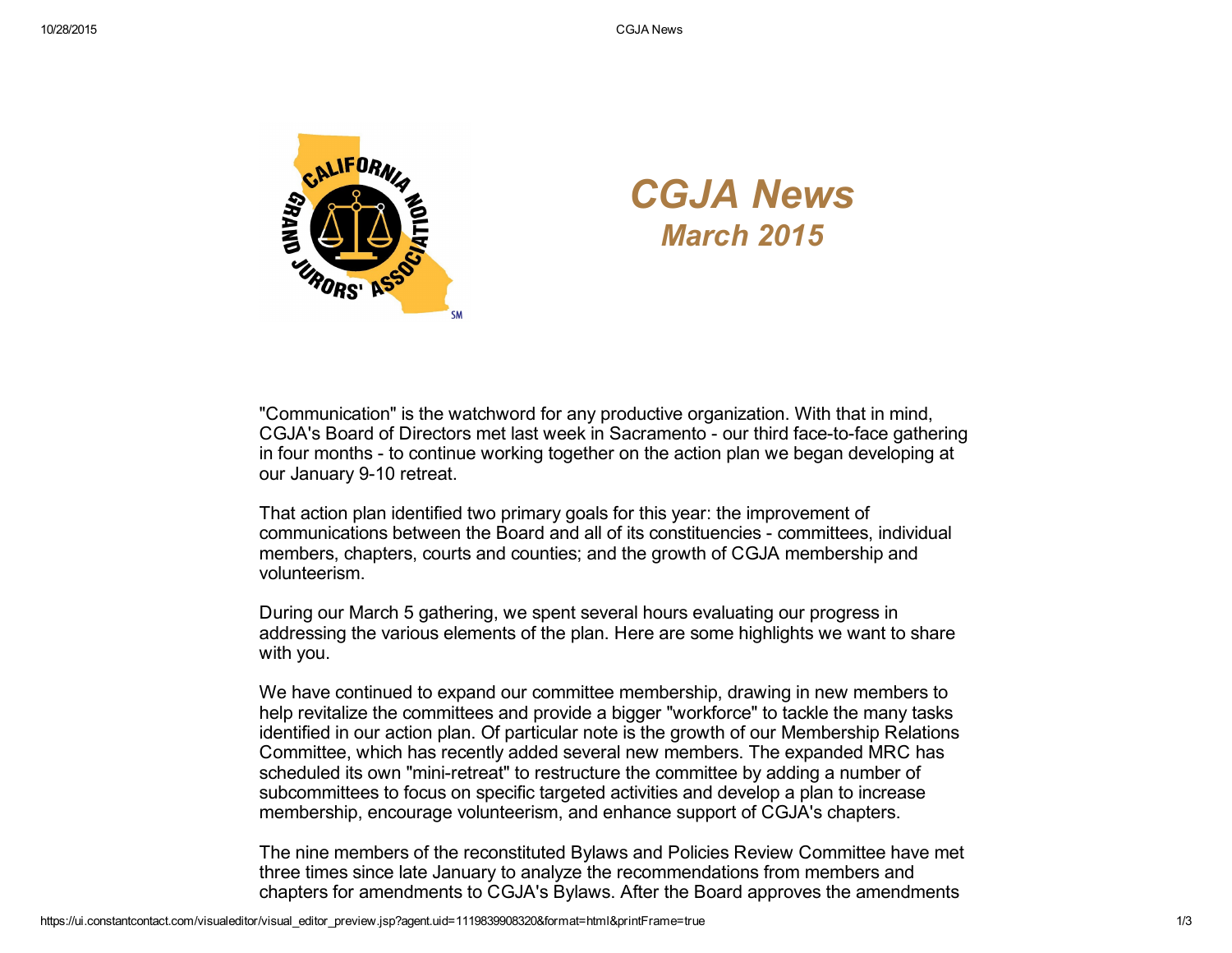10/28/2015 CGJA News

in concept, your input will be sought at regional and chapter meetings and directly by way of email. The amendments will then be formally approved by the Board and submitted by ballot for the members' approval.

CGJA has retained a public accounting firm, Goranson and Associates, to conduct an independent review of CGJA's financial records. We anticipate receiving the firm's findings in the next month or so and will share the final report with you.

The Annual Conference Committee is hard at work on putting together CGJA's November 23 conference, which will be held at the renowned Lafayette Park Hotel & Spa near Walnut Creek. Stay tuned for more information on the program - and the announcement of our noteworthy keynote speaker. You won't want to miss this conference!

We also want to update you on our training program. On March 6, the 18-member training team met for its annual Train the Trainer workshop. This intense two-day "boot camp" readies CGJA's trainers for the upcoming summer training season.

The training team reviewed the revised curriculum for the seminar's seven core topics and evaluated the interactive exercises that have been added to the program this year. The trainers also analyzed relevant case law and Attorney General opinions, discussed challenges that can arise during training seminars, and practiced their teaching skills using the updated PowerPoint slide sets. They left the workshop ready and eager to fan out across the state this summer to present our program to over 1000 grand jurors and alternates in 34 different venues from Orick in Humboldt County to El Centro in Imperial County and almost everywhere in between.

We will include updates on our action plan, the annual conference, and our training program in next month's Journal. In the meantime, we welcome your feedback to: [president@cgja.org.](mailto:president@cgja.org)

*STAY CONNECTED*



[Forward](http://ui.constantcontact.com/sa/fwtf.jsp?llr=kv9vjfnab&m=1113648196266&ea=cgjaprguy@roadrunner.com&a=1119839908320&id=preview) this email

≻<mark>√ Safe</mark>Unsubscribe`